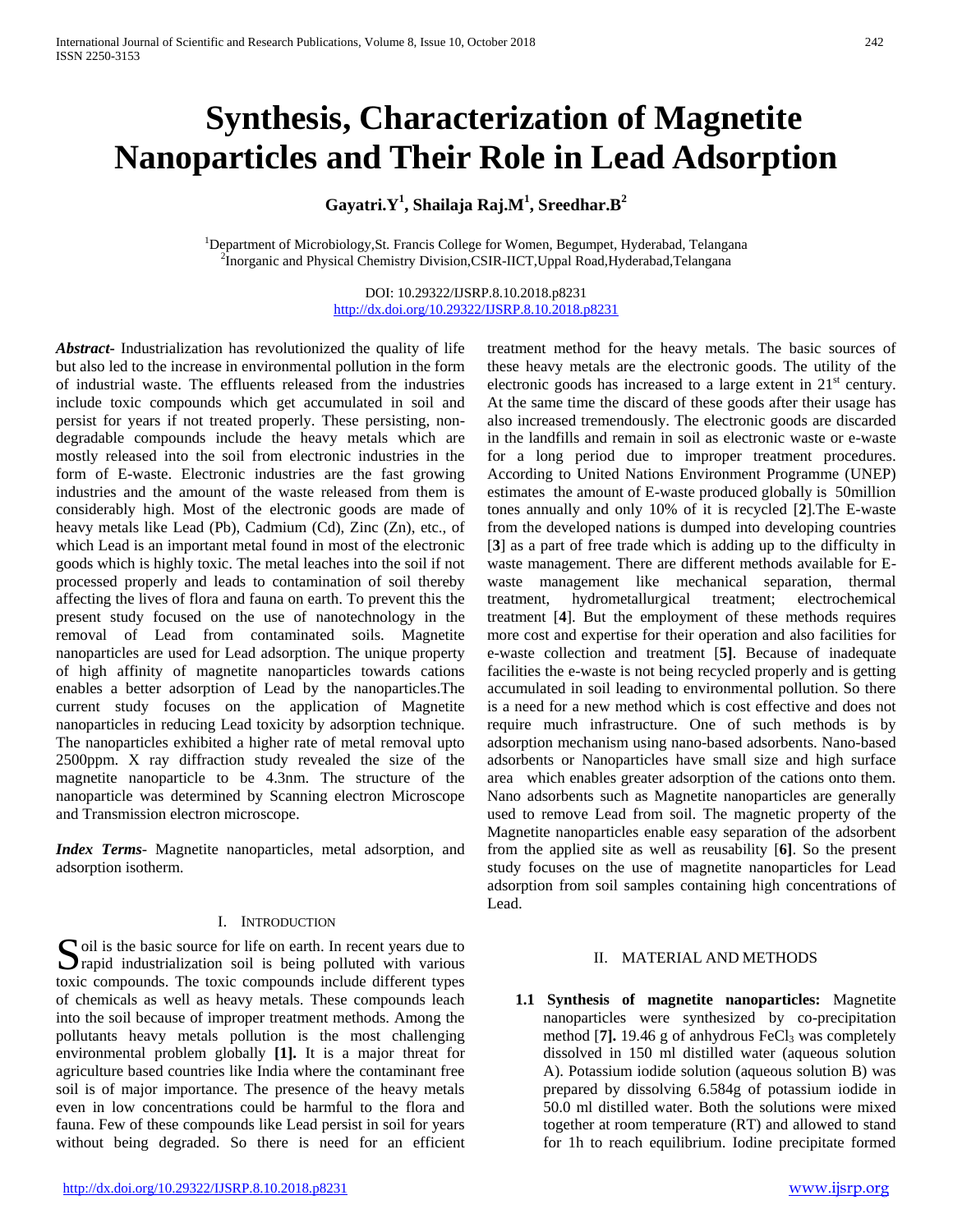was filtered out and then washed with distilled water. To the filtrate the washing was added. To the filtrate 25% ammonia solution was added drop-wise with continuous stirring at 1100rpm on a magnetic stirrer till a black precipitate was observed. Then the beaker was left to settle, filtered and washed with distilled water. After washing the sample was dried at 90°C.

## **2.2 Characterization of magnetite nanoparticles:**

 **2.2.1 UV-Vis spectra analysis:** UV-Vis spectral analysis was done using UV-Vis absorption spectrophotometer **(Systronsis 2100)**. Small aliquot of the sample was diluted in distilled water and measured at wave length between 200-600nm.

 **2.2.2 X-Ray Diffraction(XRD):** The crystallographic structural information of the magnetite nanoparticles was analyzed by X-ray diffraction(XRD).The analysis of sample in diffraction patterns were recorded from  $10^0$  to  $70^0$  with a diffractometer (CuKa, 40 kV, 30 mA and k = 1.54056 Å) (Indian Institute of Chemical Technology, Hyderabad).

 **2.2.3 Scanning Electron Microscopy:** The morphology of the synthesized Magnetite nanoparticles was assessed by Scanning Electron Microscope (ZEISS). The samples were placed on a round cover glass of 1.2 cm diameter each, deionized water was used to wash and dried in a desiccator at RT. The cover glass was then mounted on a SEM stub and coated with gold for SEM analysis.

 **2.2.4 Transmission electron microscopy:** The samples were observed under TECNAI FE12 TEM instrument operating at 120 kV using SIS imaging software. The magnetite nanoparticles were dispersed in methanol and a drop of each sample was placed on formvar-coated copper grid and air dried.

 **2.2.5 Selected area diffraction:** The crystal structure of the nanoparticles was determined by Selected area (electron) diffraction ( SAD or SAED) which is determined inside a transmission electron microscope (TEM).

 **2.3 Preparation of Lead stock solution:** Stock solution of Lead (Pb II) was prepared by dissolving 300mg of metal in 300ml sterile distilled water (3000ppm). From this different concentrations of the metal were made ranging from 5ppm to 2500ppm by dilution.

 **2.3.1 Preparation of nanosuspension:** 1g of Magnetite  $(F_{e3}O_4)$  nanoparticles (dried) was dissolved in 100ml distilled water to make Magnetite particle suspension. For uniform dispersion of the nanoparticles in distilled water ultrasonic disruption (25 KHz, Model: Enertech) was carried on [**8**].

 **2.3.2 Metal adsorption studies:** 25ml of metal solution of different concentrations were taken in a conical flask and 5ml of magnetite nanoparticle suspension was added to each flask. The flasks were incubated at 37°C for 24h. After the incubation period the amount of metal present in each concentration was determined by Atomic Absorption Spectrophotometer. The amount of metal (mg) adsorbed onto 1g of magnetite nanoparticles was determined by mass balance equation which is given as [**9**].

$$
Q_e = \underline{C_o - C_e} \quad V
$$

Where  $C_0$  is the initial metal ion concentration (mg  $L^{-1}$ ),

Ce is the final concentration of the metal.

V is the sample volume (L), and m is the mass of  $Fe<sub>3</sub>O<sub>4</sub>$ nanoadsorbent (g).

 **2.3.3 Adsorption isotherm studies:** The amount of adsorbate on the surface of an adsorbent with respect to pressure for gases or concentration for liquids at constant temperature is explained by adsorption isotherms. Langmuir and Freundlich models are the two adsorption isotherms used to determine the adsorption phenomenon of Lead ions onto the surface of 1g of magnetite nanoparticles.

**Freundlich- Langmuir Isotherm:** This adsorption isotherm model **explains** heterogeneous system **[10]** which is expressed as  $X/m=KCe^{1/n}$ 

Where: x is the amount of adsorbate adsorbed

m=mass of adsorbate

Ce=equilibrium concentration of adsorbate

K= Freundlich constant

n=no. of layers of metal adsorbed on the surface layers of nanoparticles.

In general, 1/n is less than 1.Therefore, above equation can be written as

Logx/m=logK+1/n logCe

The Freundlich coefficient can be determined from the plot of log x/m verses log Ce

## III. RESULTS AND DISCUSSION

## **Characterization of magnetite nanoparticles:**

The accumulation of electronic waste because of improper recycling techniques is posing a major threat to the environment. Electronic waste constitute heavy metals like lead, mercury, copper which are toxic to the environment if they leach directly into soil without proper recycling. Due to lack of appropriate technologies the increase in the volumes of the scrap is witnessed after informal recycling [**11**]. So there is a need to design a method by which the volumes of the toxic metals that are leached into the soil can be minimized without causing any harm to the environment. Though there are many methods employed in their treatment the use of nanosized particles as environmental remediants is drawing the attention of current researchers as they provide cost-effective solutions for most of the environmental pollutants [**12**]. Nanosized Iron particles (Magnetite) are widely employed in the removal of common environmental pollutants like organic contaminants [**13, 14, 15]** as well as heavy metals [16, 17]. The literature reveals that Magnetite nanoparticles synthesized by co-precipitation method are used for the treatment of water contaminated with metals like lead, copper, Zinc and Manganese [**18**]. The magnetite nanoparticles functionalized with carboxyl (succinic acid), amine (ethylenediamine) and thiol (2,3-dimercaptosuccinic acid) groups were used for the removal of toxic metal ions (Cr(III), Co(II), Ni(II), Cu(II), Cd(II), Pb(II)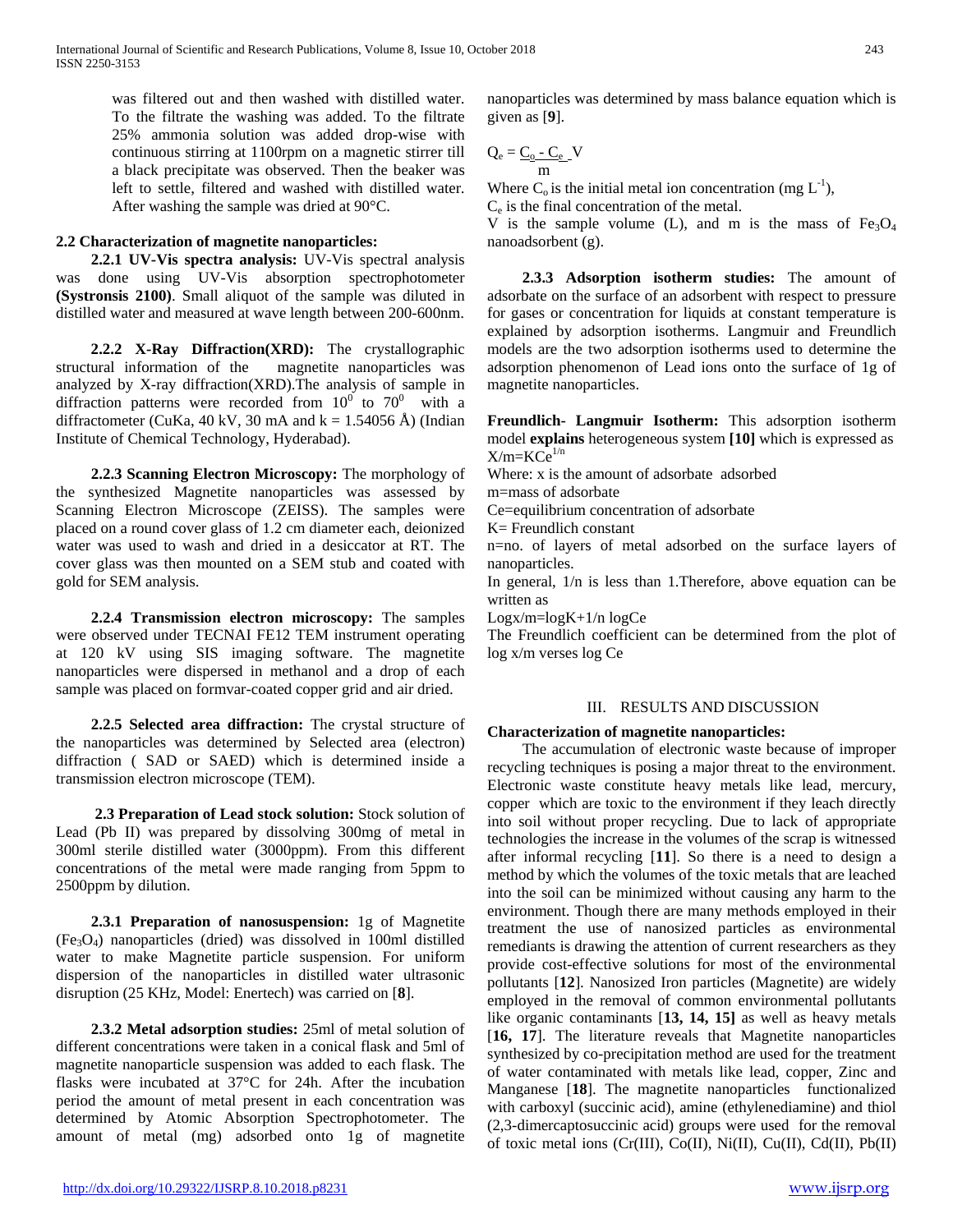and As(III)) and bacterial pathogens (Escherichia coli) from water [19]. The unique property of magnetite nanoparticles which enables their use as adsorbent of Lead ions is the larger surface area and presence of hydroxy groups as reactive sites [**20**].

The validation of the synthesized magnetite nanoparticles was done by UV-Visible spectroscopic analysis. The absorption band was observed at 316.8nm (Fig1) which is according to the previously reported literature **[13].** The absorbance band in the visible range between 330-450nm indicates the formation of particles of nanodiameter [**21**]. The crystal structure was verified using x‐ray diffraction (XRD) and the size of the magnetite nanoparticles analyzed using Deby - Scherrer equation **[22]** and was found to be 4.3nm (Fig 2). The data obtained is very close to the JCPDS card no.89-0691 which will prove that the prepared nanoparticles was made of iron oxide [**23**] .The XRD pattern of Magnetite nanoparticles obtained by co-precipitation method shows the characteristic peaks at  $35.2^{\circ}(311)$ ,  $43.1^{\circ}(400)$ , 53.4°(422), 57.1°(511) and 62.8°(440) were observed which indicate the crystalline nature and phase purity of the synthesized magnetite nanoparticles. The literature shows that the magnetite

nanoparticles of size less than 30nm exhibit a greater paramagnetic property which enables easy separation from the applied regions in presence of external magnetic field [**24**].Magnetite nanoparticles synthesized by co-precipitation method using different reagents like  $FeCl<sub>3</sub>.6H<sub>2</sub>O,FeCl<sub>2</sub>.4H<sub>2</sub>O$ , propylene glycol and ammonium hydroxide had a mean particle size diameter of 8nm **[25].** The small size of the nanoparticles determines their nanocrystalline nature **[26].** The morphology of the magnetite nanoparticles was determined using SEM (Fig3). The figure shows the spherical magnetite nanoparticles synthesized by co-precipitation method. The magnetite nanoparticles agglomerated to a little extent because of their small size and more surface energy. The size is approximately >10nm indicating the synthesis of homogenous nanoparticles. TEM analysis confirmed the size of the magnetite nanoparticles to be below 10nm(Fig4.a).From the SAED pattern it can be inferred that as observed in XRD,SAED also shows characteristics patterns which explain the phase purity of the magnetite nanoparticles (Fig4.b).





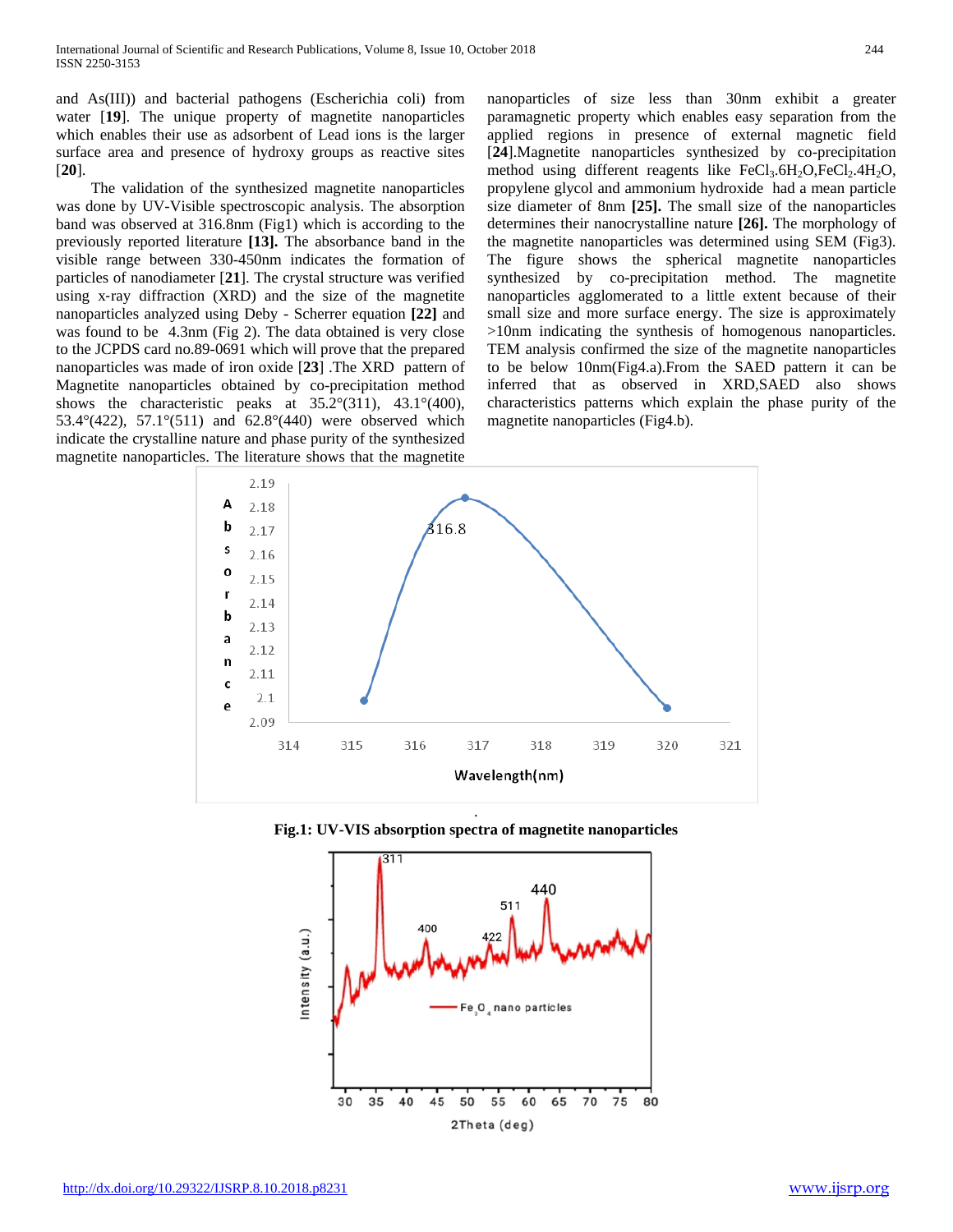

**Fig .2: X-Ray diffraction patterns of magnetite nanoparticle**



a. b. **Fig 4. TEM image of Magnetite nanoparticles (a),SAED pattern of magnetite nanoparticles(b)**

 **Adsorption isotherms:** Freundlich- Languimer adsorption isotherm model was used to determine the monolayer formation or the heterogeneity of the adsorbate onto the surface of the adsorbent. Different concentrations of Lead solution were taken ranging from 100ppm to 2500ppm.The experimental data obtained from adsorption of Lead ions onto the surface of magnetite naoparticles are presented (Fig6).The correlation coefficient of the Languimer -Freundlich isotherm was above 1 which indicated a deviation from the monolayer adsorption of the Lead ions onto the magnetite nanoparticles. The literature shows that if the 1/n values are less than unity it indicates the significant adsorption at low concentration and as the concentration increases the amount adsorbed becomes less significant **[27].** 

The non-linearity may be because of the hydrophobic nature of Lead ions and presence of polar functional groups which compete with water molecules for adsorption sites **[28].**



**Fig 6: Languimer–Freundlich adsorption isotherm of Lead adsorbed onto magnetite nanoparticles.**

 **Metal adsorption by Magnetite nanoparticles:** The amount of metal adsorbed by the magnetite nanoparticles was determined using Atomic absorption spectrophotometer(Fig 5).A range of metal concentrations were taken from 100ppm to 2500ppm. It was observed that as the concentration of metal increased the amount of metal (g) deposited on the surface of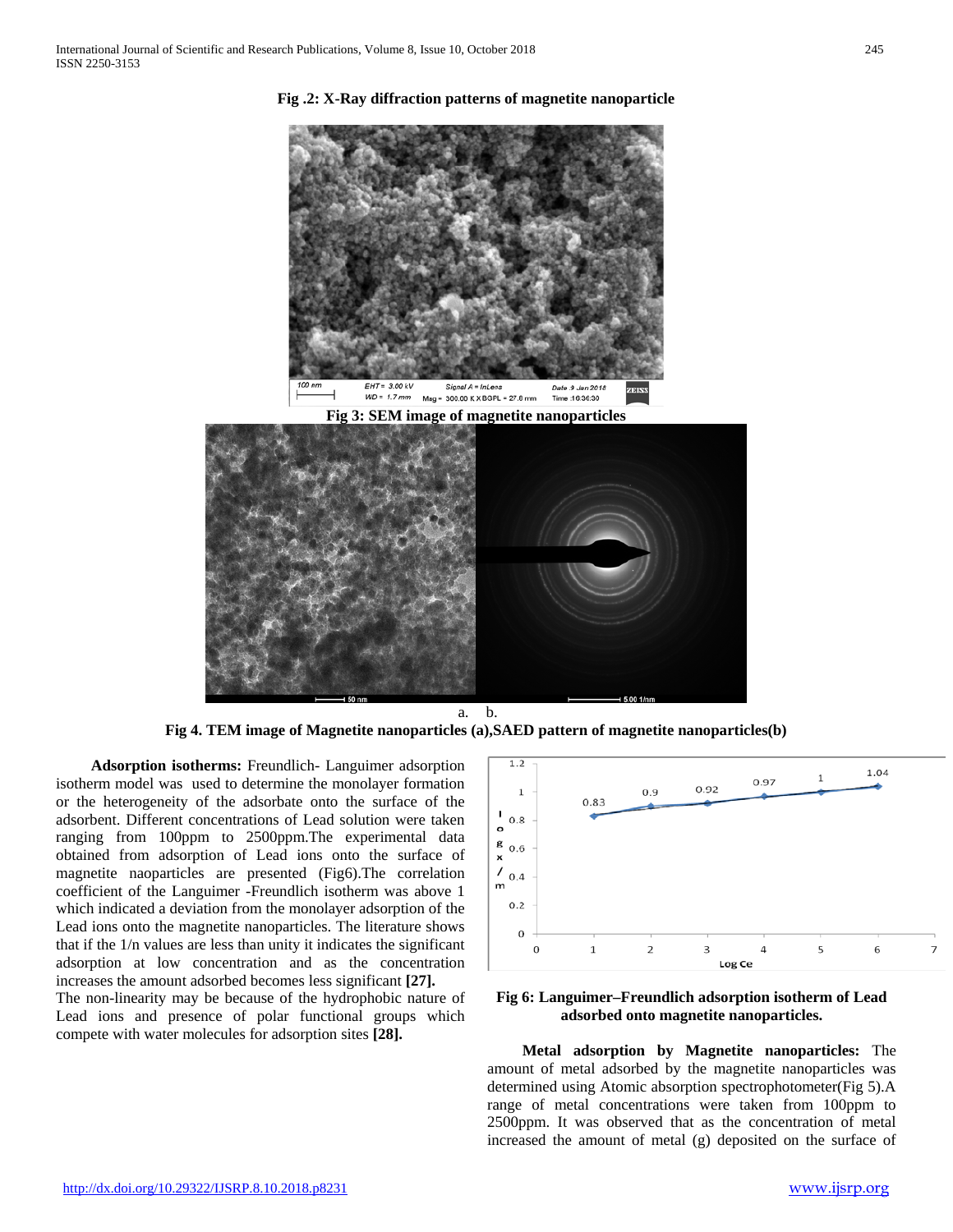magnetite nanoparticles also increased. The maximum amount adsorbed on 1g of magnetite nanoparticle at 2500ppm concentration of metal was 62.189g. According to earlier studies Magnetite nanoparticles. Previous studies reveal that Magnetite nanoparticles can adsorb maximum upto 2.072ppm of Lead ions **[29].** From the study it was observed that the concentration of the metal adsorbed onto the surface of the nanoparicle increased with increase in the concentration of the metal ions, this may be due to the formation of multilayers on the surface of the adsorbent enabling higher intake of metal. The small size of the nanoparticles favours the diffusion of metal ions from a bulk solution onto the active sites of the adsorbent at a higher rate [**30**]. The amount of Lead removed by magnetite nanoparticles increases with the increase in the contact time between the metal and the adsorbent **[31, 32, 33**]. The uptake of Lead ions by magnetite nanoparticles is by physic-chemical interactions between the adsorbent and the adsorbate **[27].** In aqueous solutions the hydrated ionic radius of Lead ions is low which enables highest adsorption capacity towards the protons on the adsorbent **[34**]. So there is greater adsorption of the metal observed onto the magnetite nanoparticles.



**Fig 5: Concentration of metal(g) adsorbed on the surface of nanoparticles**

#### IV. CONCLUSION

The current work concludes the use of magnetite nanoparticles synthesized by co-precipitation method with a size of 4.3nm as effective adsorbents of Lead ions (Pb II) .The magnetite nanoparticles had maximum adsorption capacity upto 2500ppm which enable their use in highly contaminated Lead soils. The ease in the recovery and reuse of the magnetite nanoadsorbants from the applied sites reduces the economical burden.

#### ACKNOWLEDGEMENTS

The authors acknowledge UGC for the financial assistance and the management of St.Francis College for women for their support in carrying out the project.

#### **REFERENCES**

- [1] M. Fujita, Y. lde, D. Sato et al. "Heavy metal contamination of coastal lagoon sediments: fongafale islet, Funafuti atoll, tuvalu," Chemosphere, 2014. vol. 95, pp. 628–634.
- [2] Bulletin Waste Management World, Undercover investigations into e-waste smuggling, May 16, 2011.
- [3] Toxics Link. E-Waste in Chennai Time is running out. www.toxicslink.org accessed on 14th June, 2006.
- [4] Ruchi Chauhan, Kanjan Upadhyay , Removal of Heavy metal from E-Waste: A review,2015.
- [5] Gurcharan Dass,E-Waste management: Solid waste management in India , 2016.
- [6] Pragnesh N. Dave and Lakhan V. Chopda, Application of Iron Oxide Nanomaterials for the Removal of Heavy Metals, Journal of Nanotechnology, 2014, pp.1-14.
- [7] Mutasim I. Khalil ,Co-precipitation in aqueous solution synthesis of magnetite nanoparticles using iron(III) salts as precursors Arabian Journal of Chemistry, 2015, 8, 279–284.
- [8] Yufei Li, Xiaoyu Du, Chao Wu, Xueying Liu, Xia Wang and Ping Xu , Nanoscale Research Letters, 2013, 8:522
- [9] L. Giraldo,A. Erto,Napoli Federico II,J. C. Moreno-Piraja´n, Magnetite nanoparticles for removal of heavy metals from aqueous solutions: synthesis and characterizationAdsorption 2013, 19:465–474
- [10] Freundlich, H.M.F, Uber Die Adsorption in Losungen. Zeitschrift für Physikalische Chemie, 1907, 57, 385 – 470.
- [11] Rashmi Kumar, Dahyalal. J. Shah (2014) Review: Current Status of Recycling of Waste Printed Circuit Boards in India, Journal of Environmental Protection, 5, 9-16.
- [12] Tungittiplakorn W, Lion LW, Cohen C, Kim JY (2004), Engineered polymeric nanoparticles for soil remediation. Environ Sci Technol, 38:1605–1610.
- [13] Zhang, W.(2003), Nanoscale iron particles for environmental remediation: An overview. J. of Nanoparticle Res. 5: 323–332.
- [14] Shan GB, Zhang HY, Cai WQ, Xing JM, Liu HZ(2005). Improvement of biodesulfurization rate by assembling nanosorbents on the surface of microbial cells. Biophys J, 89:L58–L60.
- [15] Shan GB, Xing JM, Zhang HY, Liu HZ(2005): Biodesulfurization of dibenzothiophene by microbial cells coated with magnetic nanoparticles. Appl Environ Microbiol, 71:4497–4502.
- [16] R. El-kharrag1, A. Amin1, Y. E. Greish(2011) Synthesis and Characterization of Mesoporous SodiumDodecyl Sulfate-Coated Magnetite Nanoparticles Journal of Ceramic Science and Technology, Vol. 2, No. 4
- [17] Wang X, Zhao C, Zhao P, Dou P, Ding Y, Xu P(2009) Gellan gel beads containing magnetic nanoparticles: an effective biosorbent for the removal of heavy metals from aqueous system. Bioresour Technol, 100:2301–2304.
- [18] Ponder SM, Darab JG, Mallouk TE(2000) Remediation of Cr(VI) and Pb(II)aqueous solutions using supported nanoscale zero-valent iron. Environ Sci Technol, 34:2564–2569.
- [19] Liliana Giraldo, Alessandro Erto.Juan Carlos Moreno-Piraja´n (2013),Magnetite nanoparticles for removal of heavy metals from aqueous solutions: synthesis and characterization Adsorption 19:465–474.
- [20] S. Singh, K.C. Barick and D. Bahadur (2011) ,Surface engineered magnetic nanoparticles for removal of toxic metal ions and bacterial pathogens, Journal of Hazardous Materials 192 ,1539-1547.
- [21] Koutzarova T., Kolev, S., Ghelev, C., Paneva, D., Nedkov, (2006) I. Phys. Stat. Sol. (c), , 3 (5) 1302.
- [22] Berrington de Gonzalez A.; Darby S. Lancet. 363 (2004) 345.
- [23] D. Princess Jeba et al.(2018), Synthesis and Characterisation of Fe3O4 Nanoparticles International Journal of Recent Research AspectsSpecial Issue: Conscientious Computing Technologies, pp. 808-810
- [24] Y.T. Zhou, H.L. Nie, C. Branford-White, Z.Y. He and L.M. Zhu (2009) Removal of Cu2+ from aqueous solution by chitosan-coated magnetic nanoparticles modified with α-ketoglutaric acid, Journal of Colloid and Interface Science 330 29-37.
- [25] Y. F. Shen, J. Tang, Z. H. Nie, Y. D. Wang, Y. Ren, and L. Zuo,"Preparation and application of magnetic nanoparticles fe3o4 for water purification," Separation and Purification Technology, vol. 68, pp.312-319, 2009.